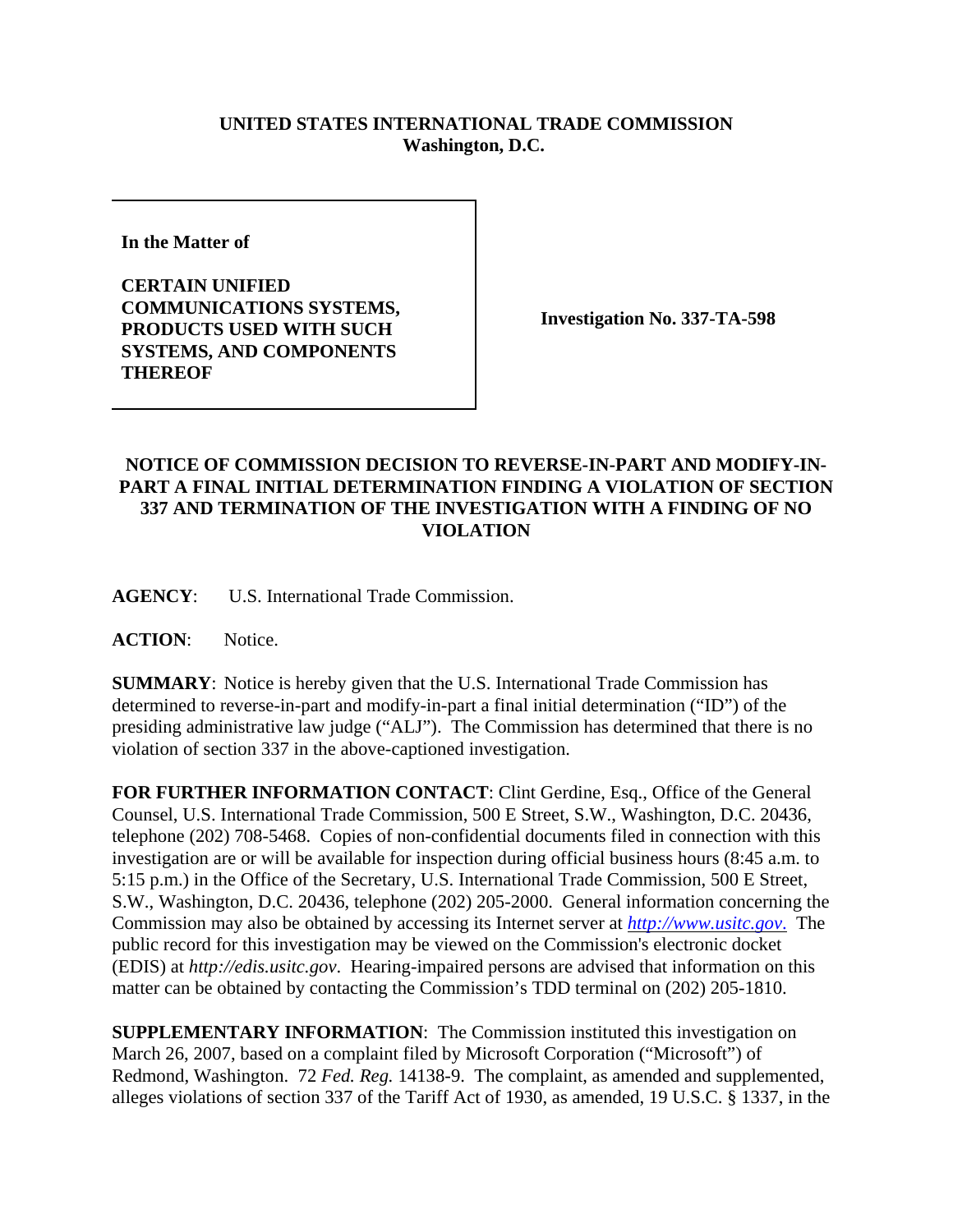importation into the United States, the sale for importation, and the sale within the United States after importation of certain unified communications systems, products used with such systems, and components thereof by reason of infringement of certain claims of U.S. Patent Nos. 6,421,439 ("the '439 patent"); 6,430,289; 6,263,064 ("the '064 patent"); and 6,728,357. The complaint further alleges the existence of a domestic industry. The Commission's notice of investigation named Alcatel-Lucent ("ALE") of Paris, France as the only respondent.

On April 20, 2007, Microsoft moved to amend the complaint to: 1) substitute Alcatel Business Systems for Alcatel-Lucent as respondent in this investigation, and 2) add allegations of infringement of claims 8, 28, 38, and 48 of the '439 patent, and claim 20 of the '064 patent. Respondent and the Commission investigative attorney ("IA") did not oppose the motion.

On May 17 and September 20, 2007, respectively, the Commission determined not to review IDs, issued by the presiding ALJ, granting Microsoft's motions to amend the complaint and to terminate the investigation in part based on Microsoft's withdrawal of certain claims. On October 23 and October 26, 2007, respectively, the Commission determined not to review IDs, issued by the presiding ALJ, granting Microsoft's motion to terminate the investigation in part based on Microsoft's withdrawal of certain claims and granting ALE's motion to amend the complaint.

On January 28, 2008, the ALJ issued his final ID and recommended determinations on remedy and bonding. The ALJ found a violation of section 337 based on his findings that the respondent's accused products infringe claims 1 and 28 of the '439 patent, and that those claims were not proven invalid and that the domestic industry and importation requirements of section 337 were met as to those claims. On February 11, 2008, all parties, including the IA, filed petitions for review of the final ID. On February 19, 2008, all parties filed responses to the petitions for review.

On March 14, 2008, the Commission determined to review-in-part the final ID. Particularly, the Commission determined to review: 1) the ALJ's construction of the claim term "current activity of subscribers on the computer network;" 2) the ALJ's determination that ALE's OXE system directly and indirectly infringes the '439 patent; 3) the ALJ's determination that ALE's OXO system does not infringe the '439 patent; 4) the ALJ's determination that claims 1 and 28 of the '439 patent are not invalid in view of U.S. Patent No. 6,041,114 ("the '114 patent") or U.S. Patent No. 5,652,789 ("the '789 patent"); 5) the ALJ's determination that claim 38 of the '439 patent is invalid in view of the '114 patent; and 6) the ALJ's determination that claim 38 is not invalid in view of the '789 patent.

With respect to violation, the Commission requested written submissions from the parties relating to the following issues:

> 1) the ALJ's finding that the "current activity of the user on the computer network" as found in the '439 patent "can consist of both user-selected indicators based on user activity (e.g., 'conditional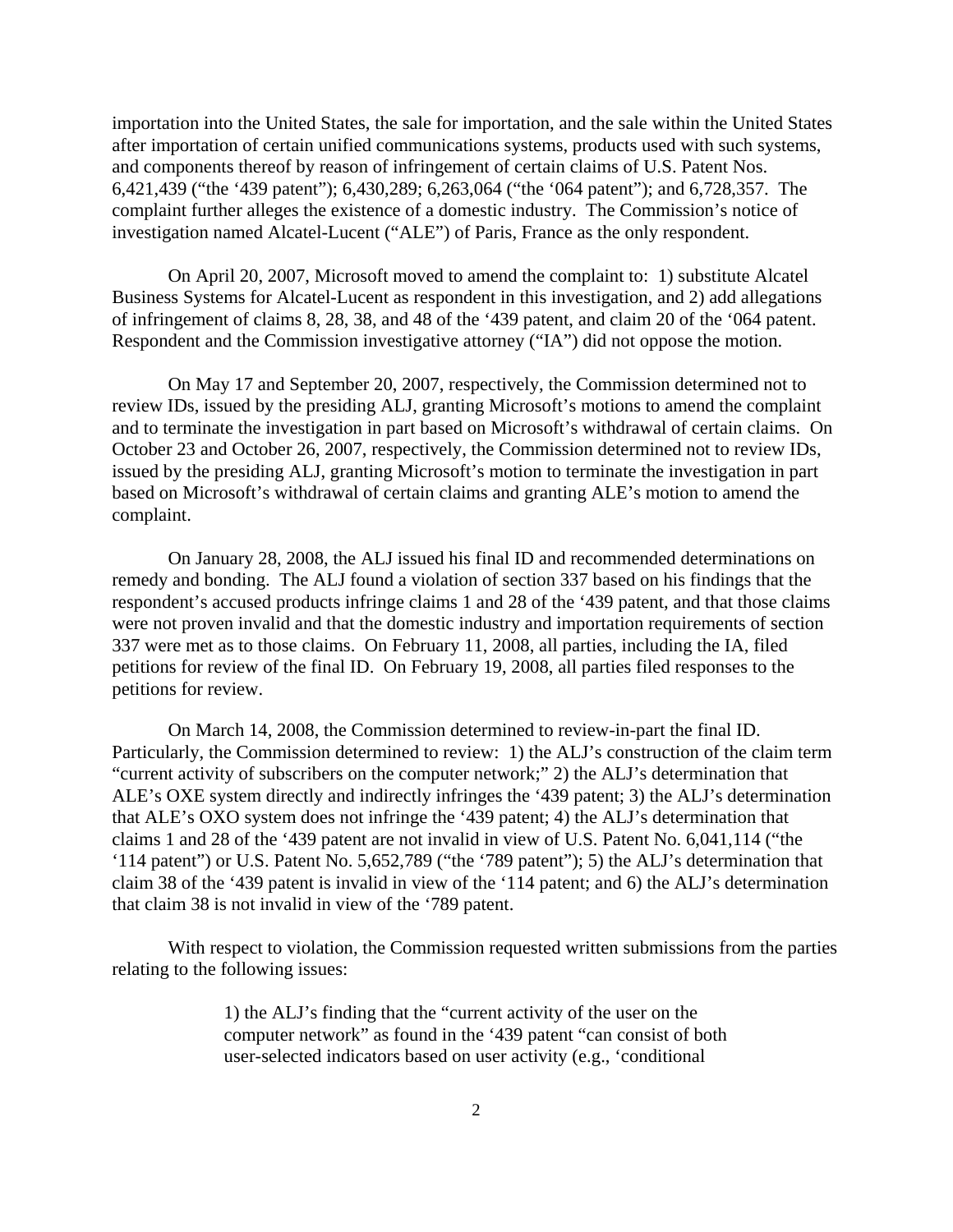processing' as per the '439 specification) and the transfer of data between the computer and telephone networks while the user is engaged in a VoIP phone call" (ID at 47), and the implications of this finding for the infringement and invalidity analyses;

2) what is the exact demarcation between the '439 patent claim terms "telephone network" and "computer network" as it relates to claim construction, invalidity using the '114 and '789 patents, and the infringement analysis for a Voice-over-IP (VoIP) communication system;

3) whether the PBX and telecommute server of the '114 patent, functioning together, can be considered to disclose the "network access port" and "controller" limitations of claim 1 of the '439 patent to anticipate this claim;

4) to what extent, if any, does anticipation of claims 1 and 28 of the '439 patent depend on a finding that the claim limitations are inherently disclosed by the '114 and '789 patents; and

5) please comment on Microsoft's argument that the ALJ, when construing the term "current activity" to mean "either the status of the user or subscriber at the present time or the most recent status of a user or subscriber," did so in a manner inconsistent with Federal Circuit precedent. Complainant Microsoft's Contingent Petition for Review at 9. In addressing this argument, please address Free Motion Fitness, Inc. v. Cybex Int'l, Inc., 423 F.3d 1343 (Fed. Cir. 2005) ("[u]nder Phillips, the rule that 'a court will give a claim term the full range of its ordinary meaning,' . . . does not mean that the term will presumptively receive its broadest dictionary definition or the aggregate of multiple dictionary definitions . . .")) and Impax Labs, Inc. v. Aventis Pharms, Inc. 468 F.3d 1368, 1374 (Fed. Cir. 2006) ("claim is unpatentable under the preponderance of evidence, burden-of-proof standard, giving each term its broadest reasonable construction consistent with the specification").

## 73 *Fed. Reg.* 15005-07.

Further, the Commission requested written submissions on the issues of remedy, the public interest, and bonding. *Id.*